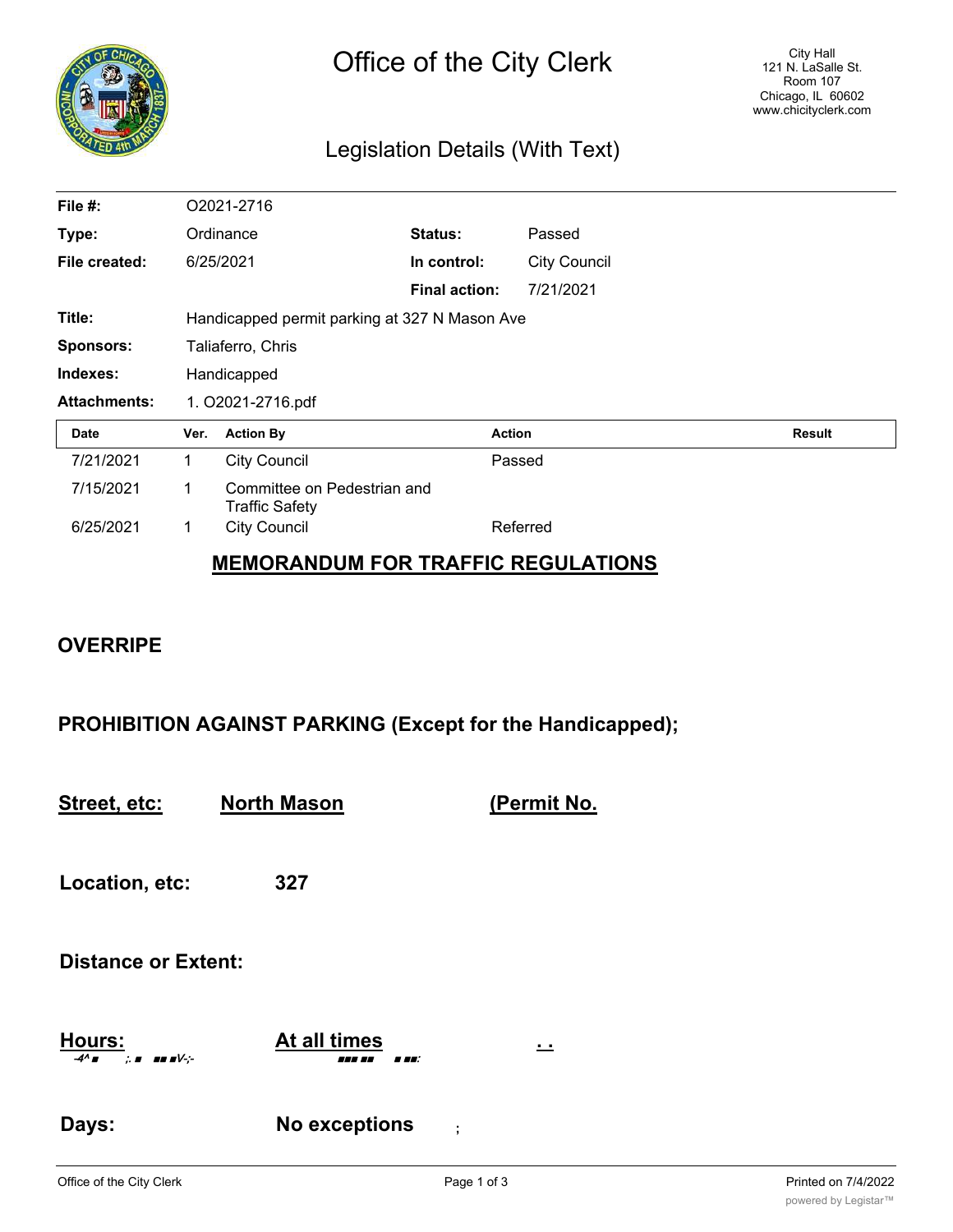## **CHRISTOPHER TALI APE RRO Alderman, 29th Ward**

CiTY OF CHICAGO

DEPARTMENT OF FINANCE

June 10, 2021

MOSE AUSTIN 327 N MASON AVE CHICAGO, IL 60644

Dear Applicant:

The Department of Finance has received your/equest for disabled parking signs. Your application has been reviewed and a survey of the requested location was cbnducted.

The Department cannot recommend the signs for the following reason(s): OTHER

4 DISABLED SIGNS POSTED ON THE BLOCK

You may appeal this decision. Appeals must be filed within ten (10) days. Appeal requests must be made in writing and include reasons to support a request for. a review. Appeals may be directed to:

Mayor's Office for People with Disabilities Disabled Parking Signs Appeal City Hall-Room 104 121 N. LaSalle St. Chicago, IL 60602

A decision regarding the appeal will be made within thirty (30) days of the request. Applicants will be notified by mall of the final decision.

Should you have any questions or require additional information, please contact us at (312) 747-

0114. " "?"

Thank you,

Anthony Gambino Director of Administration